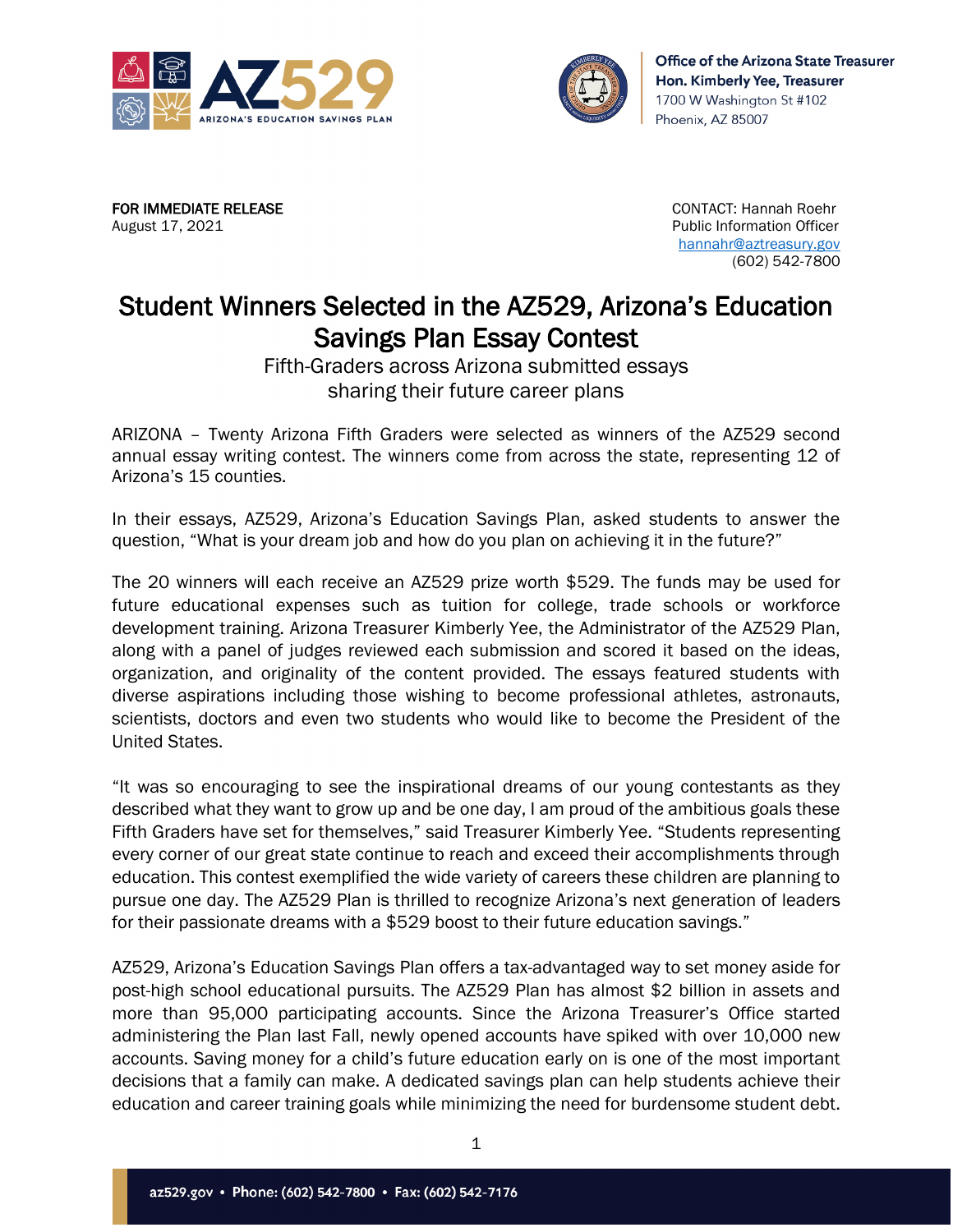



Savings can be used to pay for educational expenses at a variety of institutions, including a university, community college, and workforce development program. Additionally, friends and family members who are Arizona residents can contribute to a child's AZ529 Plan and earn tax benefits. With the AZ529 Plan, the opportunities for obtaining a quality education are endless.

Five young writers in Maricopa County won the judges over with their creativity, skill, and overall quality of their essays. The talented winners are: Saria and David who both attend Tarwater Elementary School in Chandler; Diana from Vista College Prep in Phoenix; Ethan attending Chandler Online; and Scarlette, who goes to Verrado Elementary in Buckeye. The exceptional essays from this group include plans to become a lawyer, a writer, an aerospace engineer, an astrophysicist, and an MLB player.

In Pima County, four additional winners were selected. The prize recipients are: Jake and Katie from Wilson K-8 in Tucson; Michael from Sahuarita; and Atreyu from Marana, who attends Legacy Traditional.

The student from Graham County receiving \$529 toward her future educational expenses is Elizabeth from Soloman Elementary School. She plans to become a geologist when she graduates from college.

In Pinal County, the highest essay score was earned by Charlie, who attends Anthem K-8. Her goal is to become an interior designer.

The selected winner in Gila County is Arielle who is home schooled in Payson. She wrote about her dream to become an architect in the future.

Teagan from Flagstaff Junior Academy is the winner for Coconino County. She hopes to own a business that creates sculptures from recycled plastic.

In Mohave County, Brooklyn from Fort Mohave Elementary submitted the winning essay. Brooklyn vows to work hard and become a paramedic after attending a local college.

Madelyn wrote the prize-winning essay for Yavapai County. She intends to focus her career path on becoming a small animal veterinarian one day. She attends Trinity Christian School in Prescott.

In Yuma, Jayden submitted the winning essay for his county. He will study to become a lawyer in the future and currently attends Salida Del Sol Elementary School.

Greenlee County's winning essay belongs to Matthew. He can't wait to become a Lego designer one day. He entered the contest from Fairbanks Middle School in Morenci.